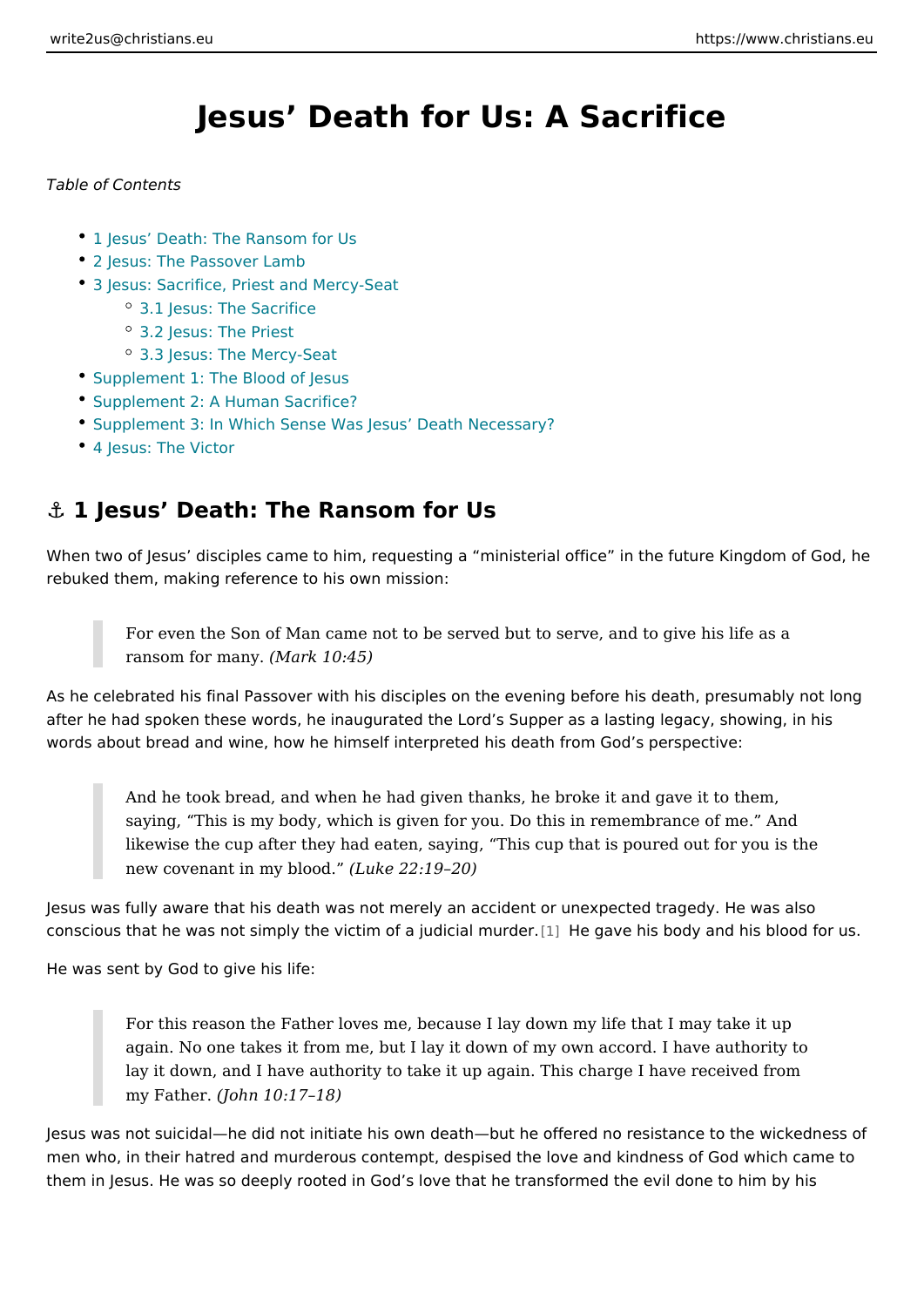enemies into good by willingly bowing to it, as an expression of his devotion to mankind. Jesus, whose very life was love and devotion, demonstrated his devotion

His aim was our freedom:

Jesus answered them, Truly, truly, I say to you, everyone who commits sin. & So if the Son sets you free, you will both for e3e 3i4n, cBe6e)d.

Jesus viewed his death as serving this aim. That is why he called his death a ra antiquity, when somebody wished to liberate a slave, he had to pay a ransom. Je That is why his death is a ransom for us. Trying to determine who the ransom is Satan misses the point, taking the metaphor literally and misunderstanding the i When God purch  $x$  send is people Israel out of slavery in Egypt, the question did not the price was paid to.

In Psalm 49:15 the psalmist prays:

But God will ransom my soul from the power of Sheol, for he will receive

Full of confidence, the psalmist looks forward to being freed from death to resur fellowship with God. Yet he did not ask with what ransom God would set him free He probably would have been astonished at such a question.

To whom ought Jesus have paid this ra[nso](#page-12-0)m? That would the to presuppose on the or that Satan is the rightful owner of fallen mankind, while on the other hand assur as an equal counterpart in a business transaction. For the first idea there is no second thought (viewing Satan as an equal business counterpart of God) is blasp

Can we imagine that Jesus paid the ransom to God? Should he have ransomed man grip of God? An even greater blasphemy than the previous idea! Why should God mankind bound in slavery?

Surely though, God s righteousness requires the just punishment of sin, does it death, bear the due penalty for all sin, satisfying the righteousness of God?

The concept of a God who can only overcome his split-personality of loving me indignation by slaughtering his own son is a product of (in)human fantasy and ha God whom Jesus revealed to us.

Finally he sent his son to them, saying, They will respect my son. But tenants saw the son, they said to themselves, This is the heir. Come, I have his inheritance. And they took him and threw him out of the viney him. (Matthew 21:37 39)

God sent his son to reconcile us to himself because through our sins we had bec to resolve his own inner conflict between his righteous anger and merciful love! through, and his righteousness is none other than his self-giving love which he i devotion.

That is why precisely in his suffering and death God was closest to Jesus: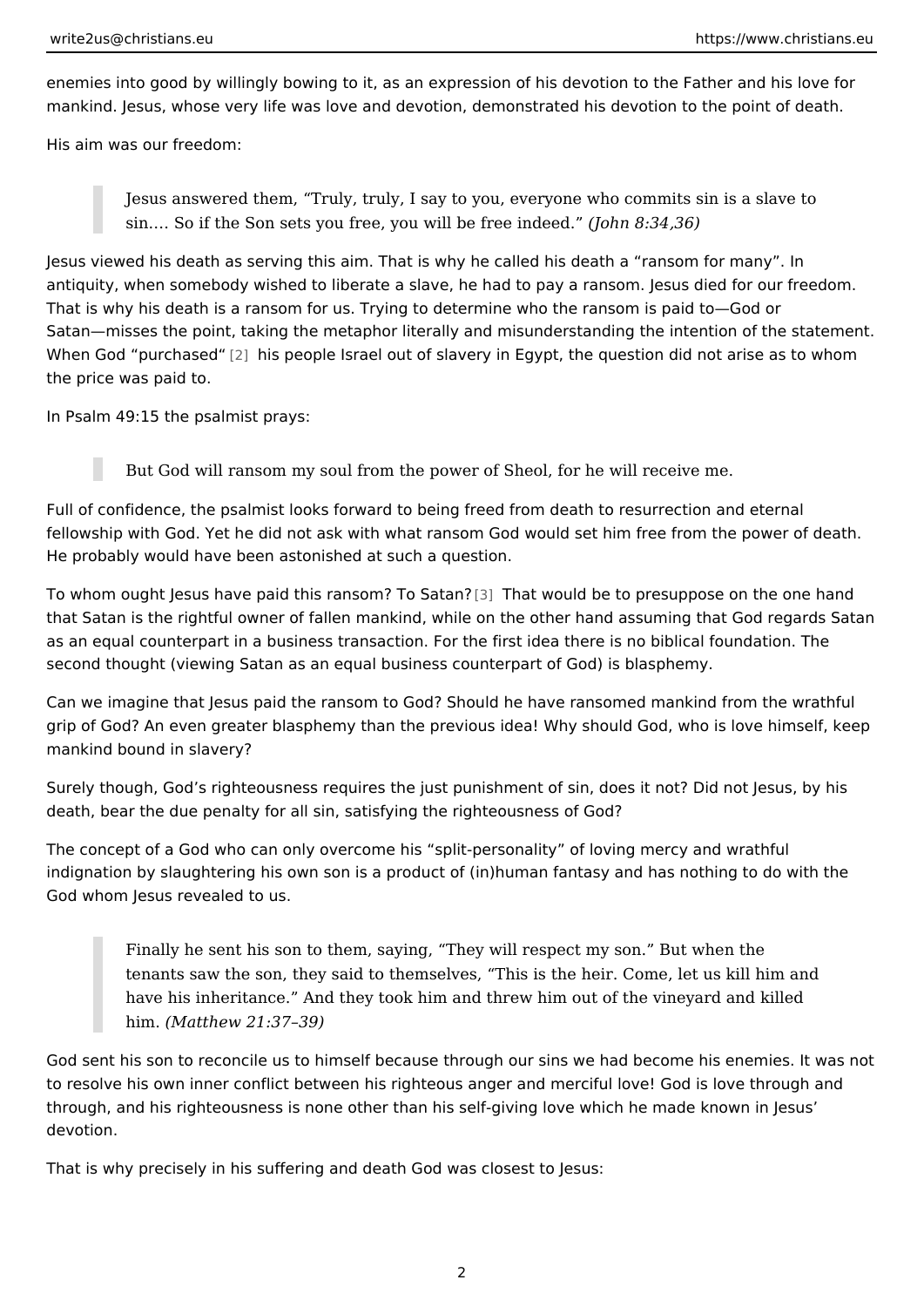<span id="page-2-0"></span>Behold, the hour is coming, indeed it has come, when you will be scattered, each to his own home, and will leave me alone. Yet I am not alone, for the Father is with me. *(John 16:32)*

…that is, in Christ God was reconciling the world to himself, not counting their trespasses against them, and entrusting to us the message of reconciliation. *(2 Corinthians 5:19)*

…For in him all the fullness of God was pleased to dwell, and through him to reconcile to himself all things, whether on earth or in heaven, making peace by the blood of his cross.… *(Colossians 1:19–20)*

What then do Jesus' words mean in Matthew 27:46?

And about the ninth hour Jesus cried out with a loud voice, saying, "Eli, Eli, lema sabachthani?" that is, "My God, my God, why have you forsaken me?"

We have to view these first words of Psalm 22 in the context of the rest of the Psalm. In the midst of extreme desperation in which it appears that God has forsaken his righteous one, the persecuted righteous man turns with complete trust to God who sets him free. The Psalm concludes with gratitude and praise:

For he has not despised or abhorred the affliction of the afflicted, and he has not hidden his face from him, but has heard, when he cried to him. *(Psalm 22:24)*

Psalm 22 is not talking about a righteous man being separated from God (either through his own or other people's sins), but about his persecution by evil people. Even in misery and tribulation—in which there seems to be no evidence of God's presence—God is very close to his own.

## **⚓ 2 Jesus: The Passover Lamb**

Cleanse out the old leaven that you may be a new lump, as you really are unleavened. For Christ, our Passover lamb, has been sacrificed. Let us therefore celebrate the festival, not with the old leaven, the leaven of malice and evil, but with the unleavened bread of sincerity and truth. *(1 Corinthians 5:7–8)*

With these words Paul admonished the church in Corinth as they had failed to exclude a person from the church who was living in grave sin. Paul applied the symbolism of the Jewish Passover festival—also called the Feast of Unleavened Bread—to the church. What did he intend to say?

In the first instance, his intention was to demonstrate the purity of the church. Just as all the old leaven had to be removed from the Israelite houses before the festival, in the same way all malice and wickedness must be removed from the church of God and from the life of every individual Christian. Secondly, by referring to Jesus as the sacrificed passover lamb he alludes to our liberation. The Passover festival was the celebration of the liberation of the nation of Israel from slavery in Egypt. Our Passover lamb, Jesus, has liberated us from the slavery of sin. It is therefore neither possible for Christians to remain in their former sins, nor for the church to tolerate someone in her midst who disregards the freedom which Jesus grants us.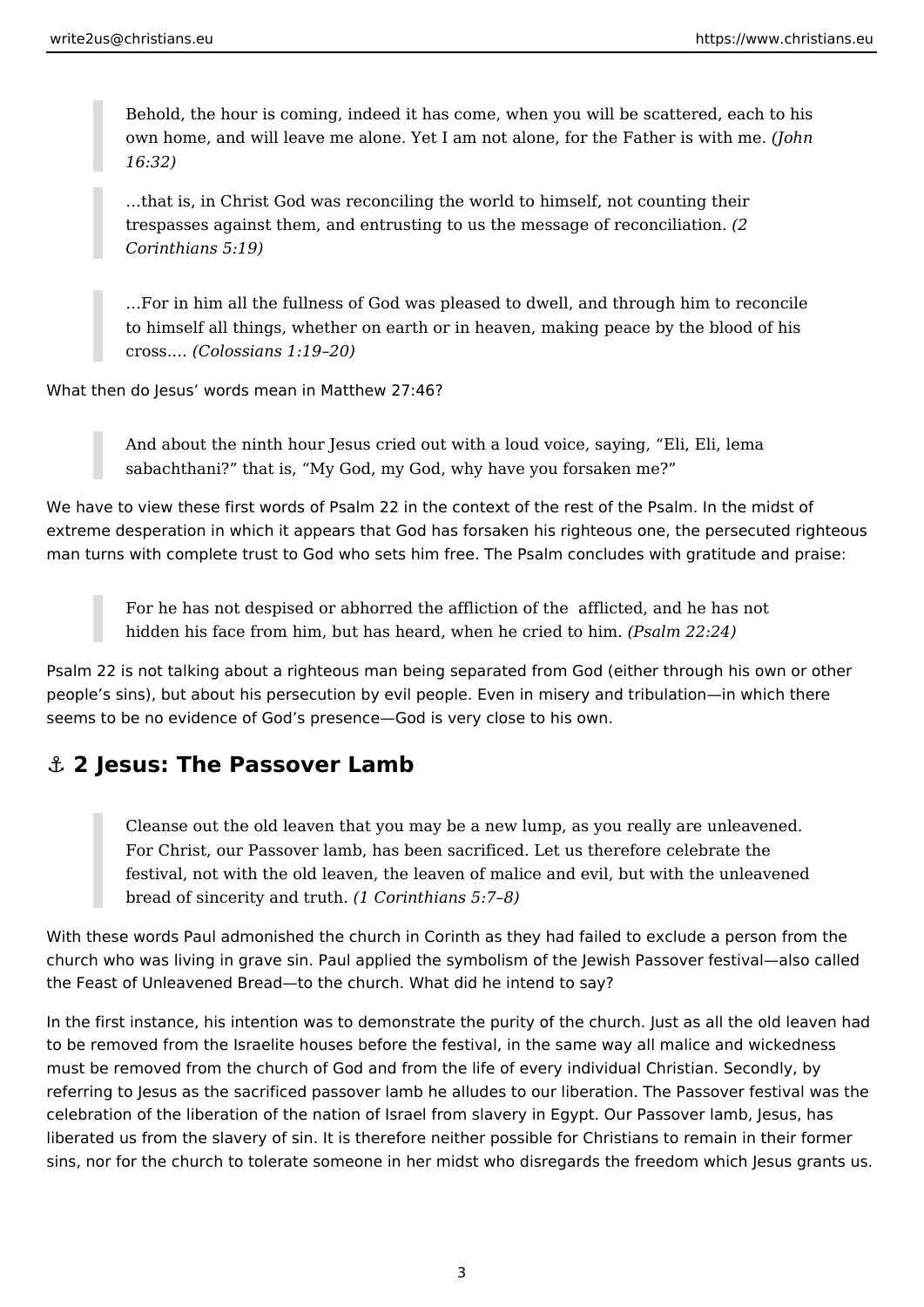<span id="page-3-0"></span>Here it is not about the concepts of paying a ransom for, or punishing sins. The Israelites did not associate these concepts with the passover lamb. The Passover was the festival of liberation. As Christians we should also now live in the freedom which Jesus has granted us through his devotion.

## **3 Jesus: Sacrifice, Priest and Mercy-Seat**

## **⚓ 3.1 Jesus: The Sacrifice**

In the New Testament there are numerous passages in which Jesus' death is compared with a sacrifice:

And walk in love, as Christ loved us and gave himself up for us, a fragrant offering and sacrifice to God. *(Ephesians 5:2)*

He has no need, like those high priests, to offer sacrifices daily, first for his own sins and then for those of the people, since he did this once for all when he offered up himself. *(Hebrews 7:27)*

…how much more will the blood of Christ, who through the eternal Spirit offered himself without blemish to God, purify our conscience from dead works to serve the living God. *(Hebrews 9:14)*

Thus it was necessary for the copies of the heavenly things to be purified with these rites, but the heavenly things themselves with better sacrifices than these. For Christ has entered, not into holy places made with hands, which are copies of the true things, but into heaven itself, now to appear in the presence of God on our behalf. Nor was it to offer himself repeatedly, as the high priest enters the holy places every year with blood not his own, for then he would have had to suffer repeatedly since the foundation of the world. But as it is, he has appeared once for all at the end of the ages to put away sin by the sacrifice of himself. And just as it is appointed for man to die once, and after that comes judgement, so Christ, having been offered once to bear the sins of many, will appear a second time, not to deal with sin but to save those who are eagerly waiting for him. *(Hebrews 9:23–28)*

Consequently, when Christ came into the world, he said, "Sacrifices and offerings you have not desired, but a body have you prepared for me; in burnt offerings and sin offerings you have taken no pleasure. Then I said, 'Behold, I have come to do your will, O God, as it is written of me in the scroll of the book.'" When he said above, "You have neither desired nor taken pleasure in sacrifices and offerings and burnt offerings and sin offerings" (these are offered according to the law), then he added, "Behold, I have come to do your will." He does away with the first in order to establish the second. And by that will we have been sanctified through the offering of the body of Jesus Christ once for all. And every priest stands daily at his service, offering repeatedly the same sacrifices, which can never take away sins. But when Christ had offered for all time a single sacrifice for sins, he sat down at the right hand of God, waiting from that time until his enemies should be made a footstool for his feet. For by a single offering he has perfected for all time those who are being sanctified. *(Hebrews 10:5–14)*

Passages like these are found mostly in the letter to the Hebrews. The author's intention is to demonstrate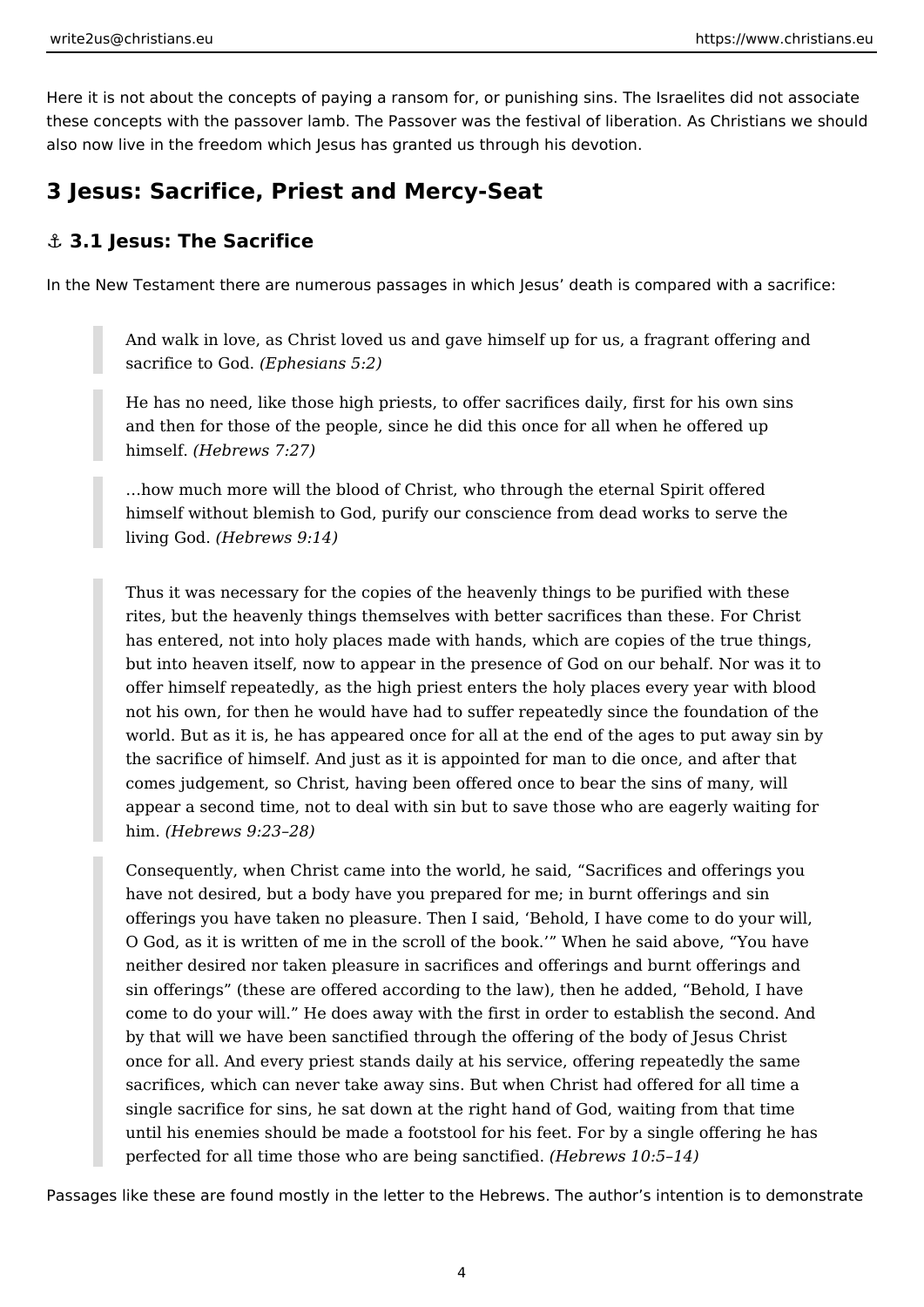to his Jewish Christian readers that the sacrificial cult of the Old Testament has the salvation brought by Jesus. [Thu](#page-12-0)s, o Bhapman a bas death of Jesus with the sacrifi Old Covenant, especially the sacrifice on the Day of Atonement (Yom Kippur), show is the only one which can really take away sins, unlike the Old Testament sacrif Jesus sacrifice that made real forgiveness possible? Barnabas answers this que Psalm 40:

Behold, I have come to do your will.

Jesus death was the result of his holy life. He came to do God s will from his fi earth. It is not his death in itself, nor his shed blood that saves us. Rather it is demonstrated by setting us free from our sins.

Paul s reference to Jesus sacrifice in Ephesians 5:2 needs to be understood in

Therefore be imitators of God, as beloved children. And walk in love, as and gave himself up for us, a fragrant offering and pshaes riations ested  $Q\phi d$ .

His love is the example for how we should love; His devotion is the example for following verses Paul explains the details of what this life of devotion consists of modesty, sobriety, honesty a life in which God is glorified. The comparison with a everything Jesus did in life and in death fully pleased and glorified God.

Accordingly, we find various passages in the Bible that compare our Christian lift without needing to conclude that every Christian ought to die as a martyr.

I appeal to you therefore, brothers, by the mercies of God, to present y living sacrifice, holy and acceptable to God, which is your semistical wor 12:1)

Through him then let us continually offer up a sacrifice of praise to God fruit of lips that acknowledge his name. Do not neglect to do good and t you have, for such sacrifices are plet as brands  $G3xd.5$  16)

A fitting passage in this context which does not use sacrificial terminology is th

By this we know love, that he laid down his life for us, and we ought to lives for the brothedrosh  $3:16$ )

Also Ephesians 5:25 27:

Husbands, love your wives, as Christ loved the church and gave himself he might sanctify her, having cleansed her by the washing of water with that he might present the church to himself in splendour, without spot o such thing, that she might be holy and without blemish.

When we consider the comparison here of Jesus devotion with that of a loving h the essential thing is not his death but his daily devotion to his wife. A husband himself is not to die, but to share his life with his wife. Of course, in a life-thre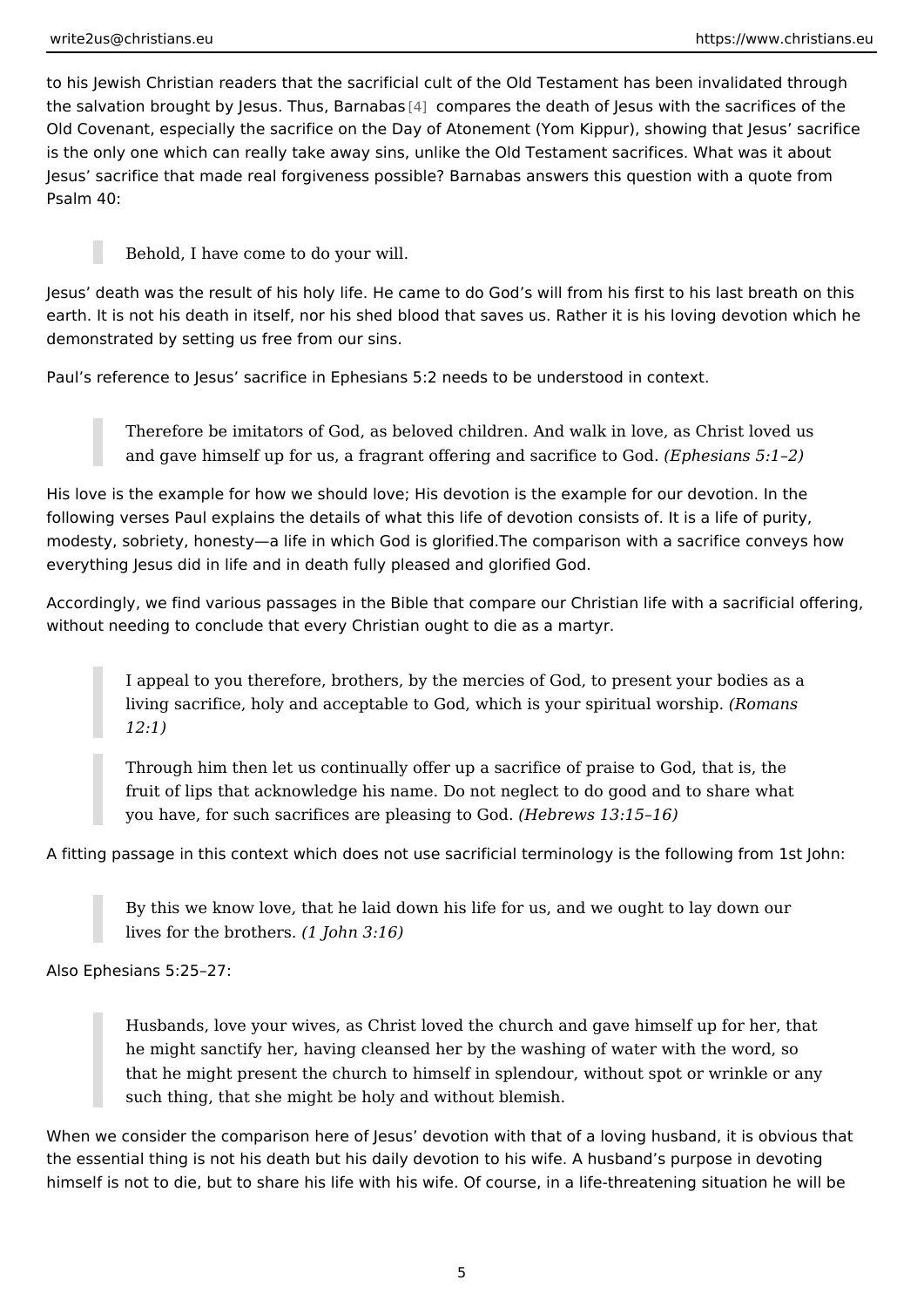<span id="page-5-0"></span>willing to risk his own life in order to save his wife. In the same way Jesus risked his own life to save us.

### **⚓ 3.2 Jesus: The Priest**

In the Letter to the Hebrews Jesus is not only compared with the sacrifice of the Day of Atonement, but also with the High Priest who was allowed to enter the Most Holy Place once a year on this day.

It was the task of the Old Testament Priests to be mediators between God and the people. They brought the requests of the people to God through the sacrifices. They also offered sacrifices for sin in order to bridge the gap between God and man which was brought about by man's sin. The fact that the priests themselves were sinners meant that they were only able to fulfil this role in a very limited sense. Only Jesus, who is God and man in one person and who never sinned, was able to build the perfect bridge between God and man. He himself is the bridge between God and man—the only mediator.

For there is one God, and there is one mediator between God and men, the man Christ Jesus, who gave himself as a ransom for all, which is the testimony given at the proper time. *(1 Timothy 2:5–6)*

As man, Jesus is fully on our side. He knows all of our weaknesses and temptations.

For we do not have a high priest who is unable to sympathize with our weaknesses, but one who in every respect has been tempted as we are, yet without sin. *(Hebrews 4:15)*

That is why he is the one who can help us in our afflictions and weaknesses. He never sinned, despite being tempted in every way, and so he can empower us to overcome sin in our lives. He is a holy High Priest.

For it was indeed fitting that we should have such a high priest, holy, innocent, unstained, separated from sinners, and exalted above the heavens. He has no need, like those high priests, to offer sacrifices daily, first for his own sins and then for those of the people, since he did this once for all when he offered up himself. *(Hebrews 7:26–27)*

In his resurrection he overcame death and lives in all eternity.

Consequently, he is able to save to the uttermost those who draw near to God through him, since he always lives to make intercession for them. *(Hebrews 7:25)*

Jesus is the Immanuel, "God with us" (Matthew 1:23). He is God incarnate.

And the Word became flesh and dwelt among us, and we have seen his glory, glory as of the only Son from the Father, full of grace and truth. *(John 1:14)*

### **3.3 Jesus: The Mercy-Seat**

In the New Testament the image of the Old Testament Day of Atonement (see Leviticus 16) is used in various ways to express different aspects of Jesus' work of salvation. Jesus is not only compared with the sacrifice and the High Priest, but also with the Mercy-seat.

In Romans Paul writes: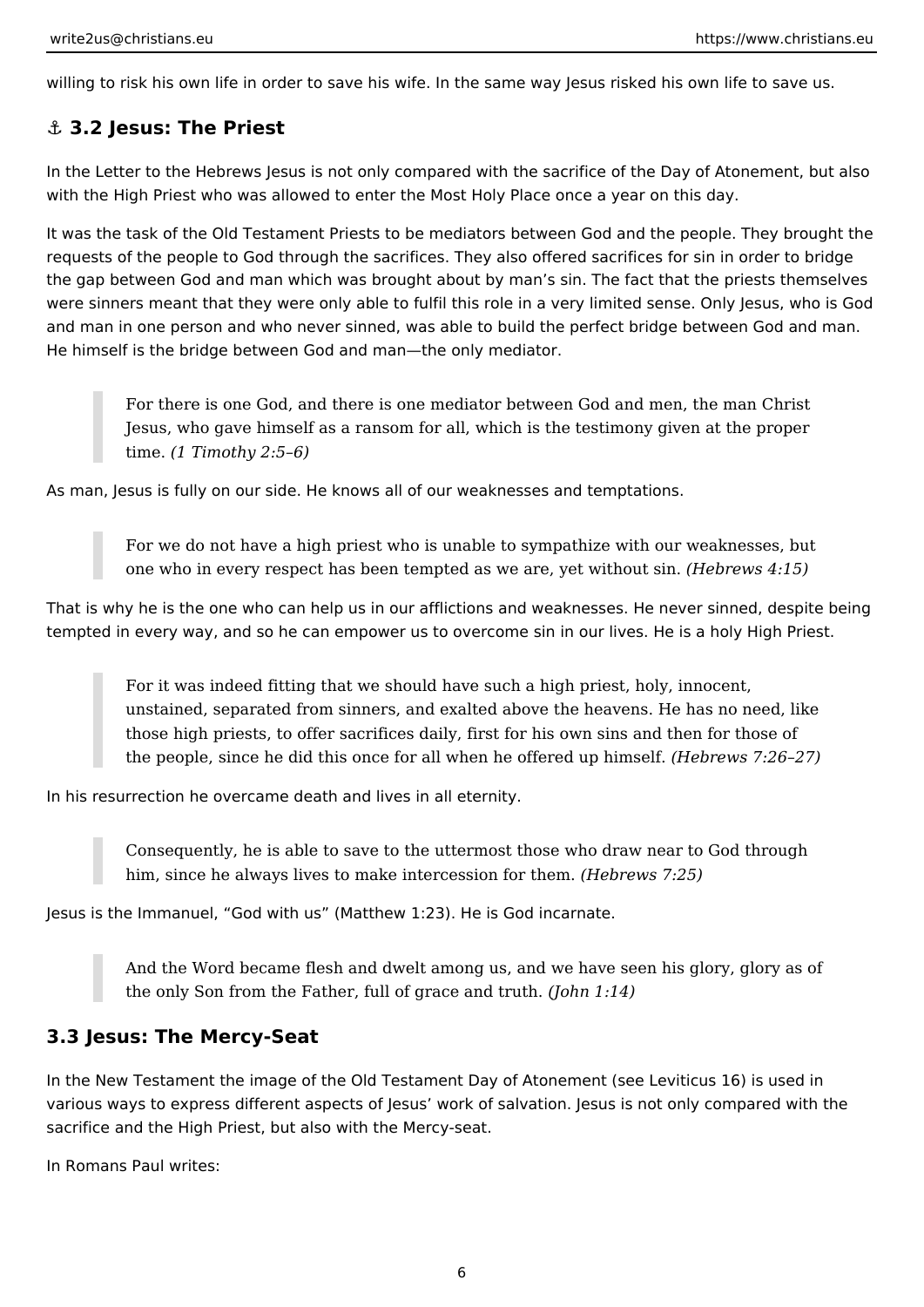<span id="page-6-0"></span>But now the righteousness of God has been manifested apart from the Ia Law and the Prophets bear witness to it the righteousness of God through Jesus Christ for all who believe. For there is no distinction: for all have short of the glory of God, and are justified by his grace as a gift, throu that is in Christ Jesus, whom God put forwa[rd](#page-12-0) alsy a himse boly osde atto be received by faith. This was to show God s righteousness, because in his forbearance he had passed over former sins. It was to show his righteous present time, so that he might be just and the justifier of the one who h (Romans 3:21 26)

Here, Paul describes Jesus as the mercy-seat (according to J.N. Darby s 1890 Testament), in Greek hilasterion . This is a reference to the cover of the Ark of Old Testament ritual, was the place where the High Priest sprinkled the blood of sin offering on the Day of Atonement (compare Leviticus 16:15 16). Luther called Gnadenstuhl, i.e. mercy-seat. The sprinkling of blood on this cover symbolised about by God s forgiveness offered to Israel.

So the text of Romans 3:25 26a describes how God appointed Jesus as the place God His self-revelation and as the reconciliation which is effective through the power that is, through his blood. Through Jesus death and resurrection God has showr meets with us and reconciles us.

Since then we have a great high priest who has passed through the heavens,  $\frac{1}{2}$ Son of God, let us hold fast our confession. For we do not have a high unable to sympathize with our weaknesses, but one who in every respec tempted as we are, yet without sin. Let us then with confidence draw ne of grace, that we may receive mercy and find grace to ( $\texttt{HHeilprèrw}$  sime of ne 4:14 16)

In the New Testament the various aspects of the Jewish rituals of the Day of Ato figuratively to Jesus. So, depicting him as a High Priest, a sacrifice, and even a we have been reconciled to God through him, while also revealing that we should passages too literally.

Interestingly, the New Testament does not utilise the analogy which some have u with the goat that was driven into the desert after the High Priest had put the (Leviticus 16:21 22). In the Old Testament too, reconciliation was brought about goat, not through the goat sent into the desert. This goat for Azazel (Leviticus removal of sins, nothing more. Jesus is not our scapegoat; he is our Priest and

#### &" Supplement 1: The Blood of Jesus

At the institution of the Lord s Supper, Jesus spoke of his blood of the covenan many for the forgiveness of sins . (Matthew  $26:28$ ). In keeping with his example, in the writings of the apostles that also refer to the blood of Jesus, such as the

&whom God put forward as a propitiation by his blood, to be received by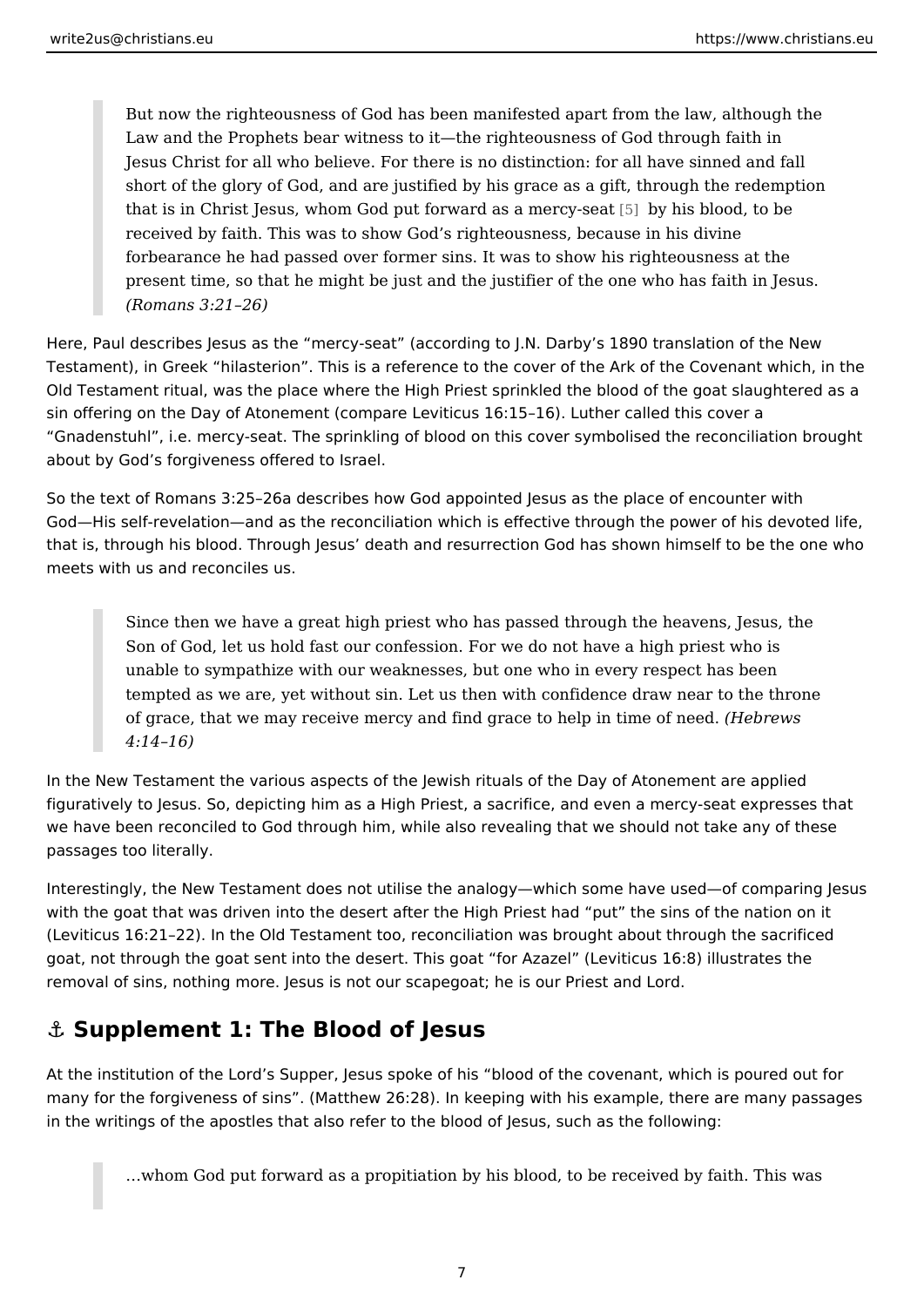to show God s righteousness, because in his divine forbearance he had former sinsomans  $3:25$ )

In him we have redemption through his blood, the forgiveness of our tre according to the riches of  $h$  (Epphensien. r&s 1:7)

&making peace by the blood of Chosossoians 1:20)

&how much more will the blood of Christ, who through the eternal Spirit himself without blemish to God, purify our conscience from dead works living God Hebrews 9:14)

&but with the precious blood of Christ, like that of a lamb w(ithout blemi Peter 1:19)

But if we walk in the light, as he is in the light, we have fellowship with and the blood of Jesus his Son cleanse  $\frac{1}{4}$  and the blood of Jesus his Son cleanse  $\frac{1}{4}$   $\frac{1}{4}$   $\frac{1}{10}$  sin.

And they sang a new song, saying, Worthy are you to take the scroll ar seals, for you were slain, and by your blood you ransomed people for G tribe and language and people an $dR$  evaluation  $5:9$ )

And they have conquered him by the blood of the Lamb and by the word testimony, for they loved not their lives  $\notin \mathbb{R}$  eweler too detath that

This incomplete selection of New Testament passages which refer to the blood o importance the apostles attached to the blood of Jesus. Through the blood we ha forgiveness of sins; we have been ransomed and cleansed. Through the blood of Here, it is obvious that blood does not refer to the body fluid. This is also app through the blood of his cross (Colossians 1:20). Blood loss during crucifixion not very severe in comparison with other forms of execution such as beheading.

Two Old Testament passages can help clarify this point:

For the life of every creature is its blood: its blood is its life. Therefor people of Israel, You shall not eat the blood of any creature, for the lif creature is its blood. Whoever eats it  $\beta$ theavlithceus ut  $70$  fith.

Only be sure that you do not eat the blood, for the blood is the life, and the life with the flesh. (Deuteronomy 12:23)

Neither of these passages speak about the blood of humans, but the blood of ani the Old Testament prohibition of eating blood is that the life of every creature is that the blood is its life (or its life force or vitality). This relationship between the basis for the understanding of blood in the Old Testament sacrifices. A sacri person s desire to give God his very best, that is, his life. The purpose of anima an animal killed instead of the sinner himself, but for a person to give God the v creator of all life, something of that life  $\delta$  was given back.

This thought helps us to understand the value of the blood of Jesus. His blood r gave for us. He shed his blood, that is to say, he gave himself completely for us Through his devotion we have forgiveness, we have been cleansed and he gives

8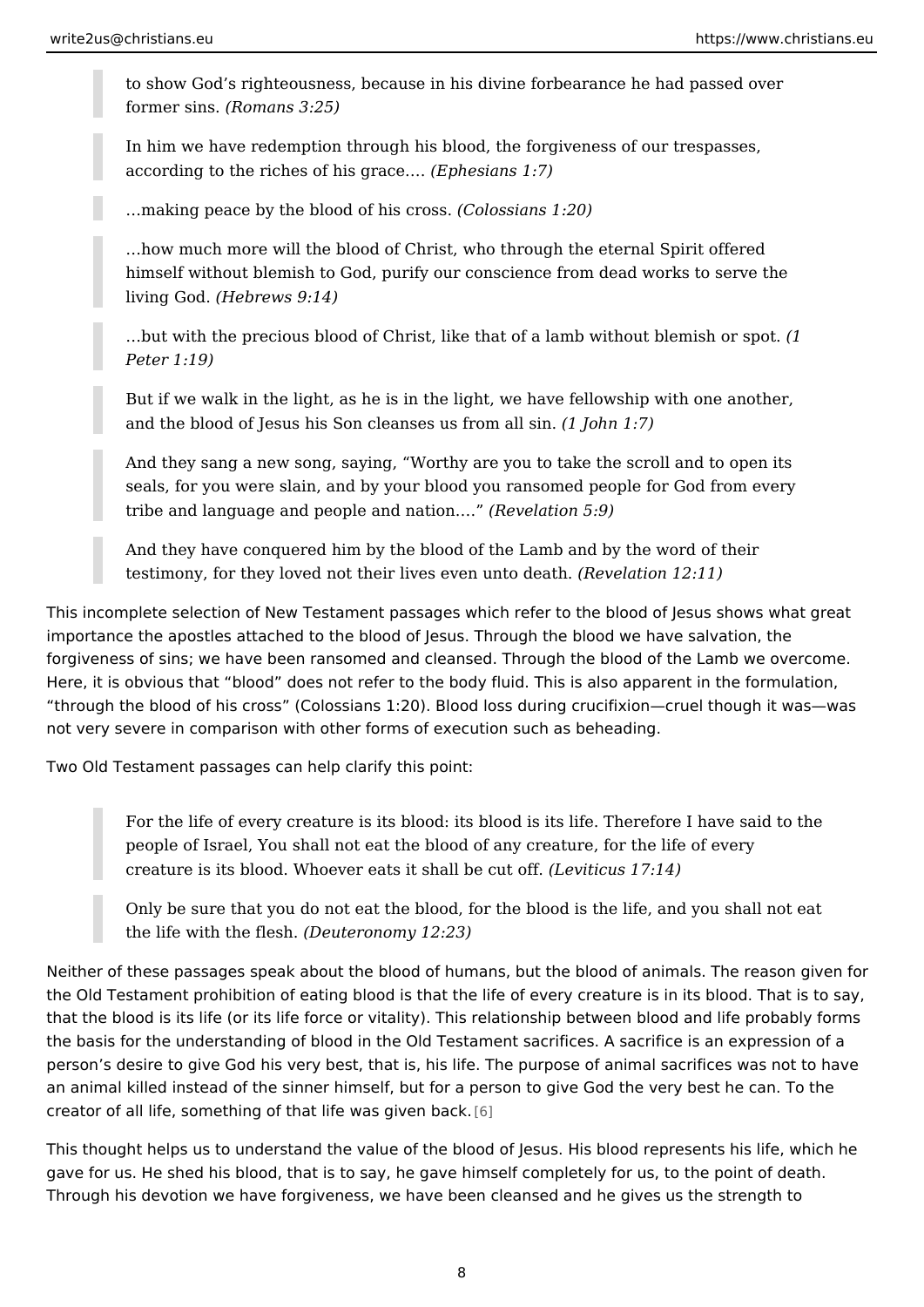overcome.

Jesus was not only human. In him, God came to us in human form. The blood, as consequently a symbol of the divine life that has been given to us in Jesus.

His divine power has granted to us all things that pertain to life and go the knowledge of him who called us to his own glory and excellence, by granted to us his precious and very great promises, so that through the become partakers of the divime has imposed from the corruption that the world because of sinf( $\Omega$  Desere1:3 4)

Does not Hebrews 9:22 speak of the absolute necessity of the shedding of blood forgiven? For it says:

Indeed, under the law almost everything is purified with blood, and with shedding of blood there is no forgiveler examples  $\mathcal{L}(2,2)$ .

The expression under the law gives us a hint that the author s aim is not to for principle, according to which God is incapable of forgiving with@uBahreabhsdding points out that in the Old Testament ritual, blood played a major role, and also forgiveness of sins was connected with the shedding of blood. Even in the Old T in which God forgave sins without the shedding of any blood, as for example in t (Leviticus 5:11), or following David s sin when the prophet Nathan pronounced for any sacrifice at all (2 Sam 12:13). In addition, Psalms 32 and 103, which praise completely omit any mention of sacrifice or the shedding of blood.

In the New Testament too, we find that John the Baptist proclaimed forgiveness condition repentance, expressed by the sign of baptism (Luke 3:3 18).

Jesus, too, forgave sins without pointing out any need for a bloody sacrifice (Ma Jesus repeatedly showed that God can only forgive us our sins if we are prepare 6:14 15, 18:21 35).

There is an interesting episode in the life of David:

And David said longingly, Oh, that someone would give me water to dri of Bethlehem that is by the gate! Then the three mighty men broke thro of the Philistines and drew water out of the well of Bethlehem that was carried and brought it to David. But he would not drink of it. He poured LORD and said, Far be it from me, O LORD, that I should do this. Shall blood of the men who went at the risk of their lives? Therefore he woul These things the three might $(y2 \text{ mSearm di}$ ied. 23:15 17)

David s mighty men risked their lives to bring David his desired water. That is w water their blood. These men gave their blood for David without losing so much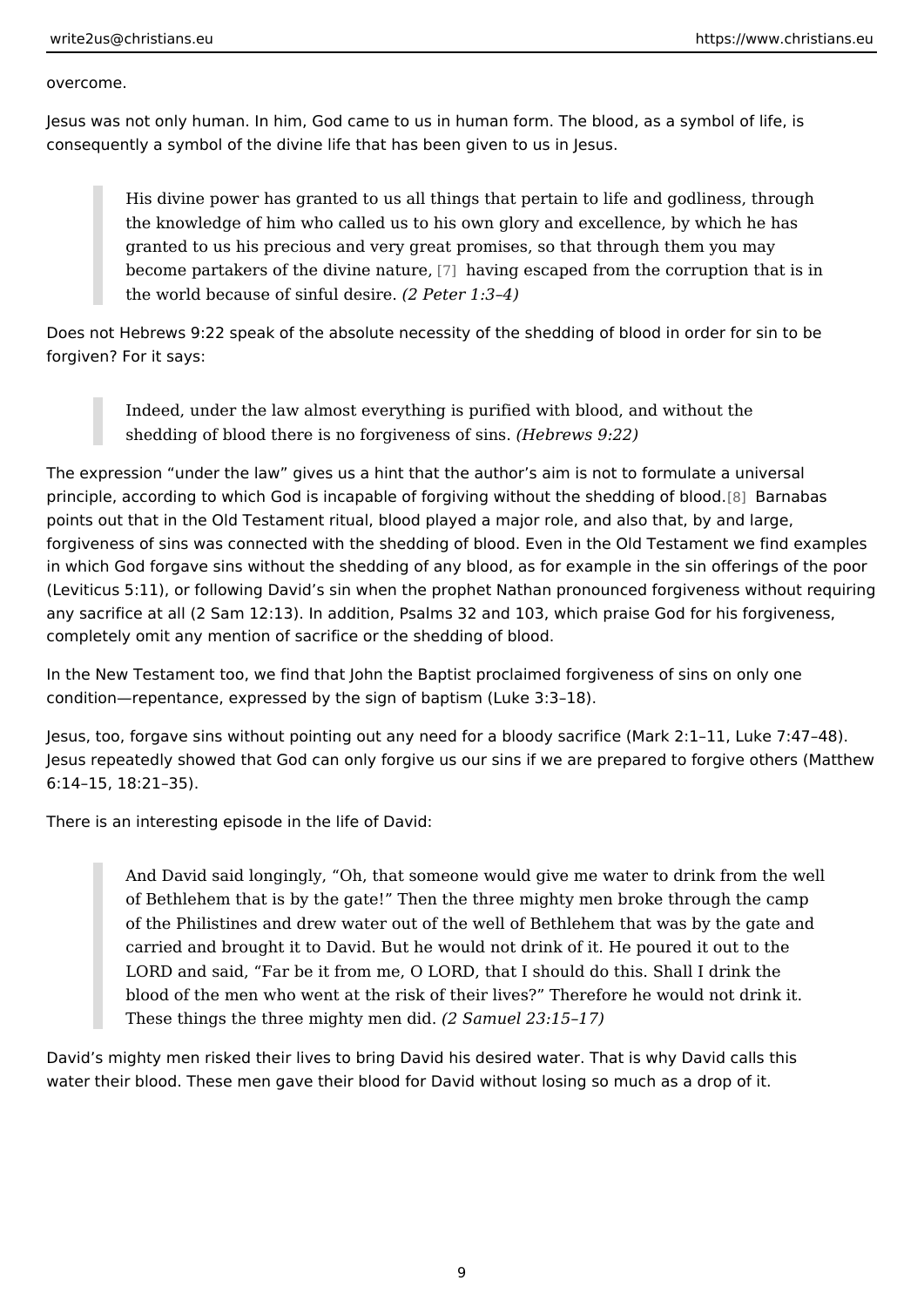<span id="page-9-0"></span>Jesus gave his blood for us. The value of salvation is found in the love, devotion and holiness of our Lord. God is not interested in a couple of litres of body fluid. He is not a bloodthirsty idol who has to be appeased through a barbaric, murderous ritual. His whole being is love, and out of this love he gave himself for us in his Son. He is waiting for us to reply to his love with our own love and devotion which he wants to work in us.

Now may the God of peace who brought again from the dead our Lord Jesus, the great shepherd of the sheep, by the blood of the eternal covenant, equip you with everything good that you may do his will, working in us that which is pleasing in his sight, through Jesus Christ, to whom be glory for ever and ever. Amen. *(Hebrews 13:20–21)*

## **⚓ Supplement 2: A Human Sacrifice?**

Not only in the 21st Century is human sacrifice considered to be a barbaric atrocity. Long ago the Old Testament strictly forbade the Israelites from performing any such rituals.

Just one example is Jeremiah 7:31:

And they have built the high places of Topheth, which is in the Valley of the Son of Hinnom, to burn their sons and their daughters in the fire, which I did not command, nor did it come into my mind.

The widespread Canaanite practice of human sacrifice was strictly forbidden for the Israelites. It was in absolute contradiction to the will of God. Such a thing never even entered God's mind. Even the story of Abraham's sacrifice in Genesis 22 demonstrates that God did not want Isaac's death. What God required was Abraham's readiness to renounce even the very son promised to him—not his son's literal slaughter.

He said, "Do not lay your hand on the boy or do anything to him, for now I know that you fear God, seeing you have not withheld your son, your only son, from me." *(Genesis 22:12)*

Abraham had to learn that his son was not his own possession, but the God-given bearer of the promise whom he should devote completely to God's service.

The only "human sacrifice" pleasing to God in the Old Testament is in Numbers 8:

…and Aaron shall offer the Levites before the Lord as a wave offering from the people of Israel, that they may do the service of the Lord. Then the Levites shall lay their hands on the heads of the bulls, and you shall offer one for a sin offering and the other for a burnt offering to the Lord to make atonement for the Levites. And you shall set the Levites before Aaron and his sons, and shall offer them as a wave offering to the Lord. Thus you shall separate the Levites from among the people of Israel, and the Levites shall be mine. And after that the Levites shall go in to serve at the tent of meeting, when you have cleansed them and offered them as a wave offering. *(Numbers 8:11–15)*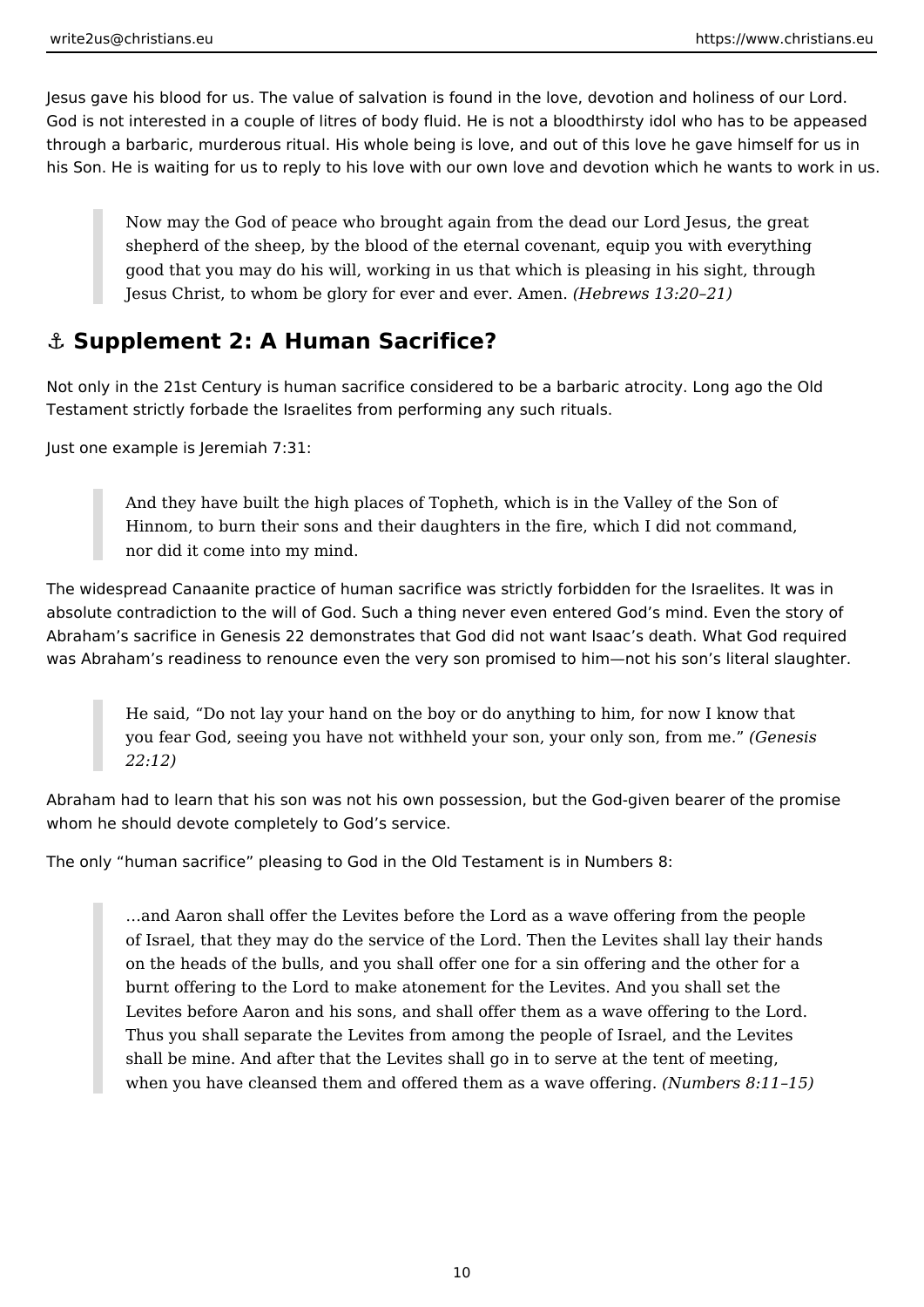<span id="page-10-0"></span>Here, the Levites are offered as a "wave offering" to Yahweh. The wave offering did not consist of killing the bulls, but of the service of the Levites. The Levites were the special possession of the Lord—their whole service was the offering pleasing to God. A far more perfect offering than the Levites, who needed to sacrifice for their own sins, was Jesus. His service surpassed that of the Levites by far.

Even if people had followed Jesus' call to repent—and if he had not been murdered by criminals—his life still would have been the perfect sacrifice for the salvation of the world—a bloodless human sacrifice.

## **⚓ Supplement 3: In Which Sense Was Jesus' Death Necessary?**

Numerous passages in the New Testament speak of our salvation through Jesus' death. Does that mean that without the judicial murder of Jesus, God would have been unable to save us? The New Testament writers take Jesus' death and resurrection as a given fact. They do not speculate about possible alternative ways God could have brought about salvation. We would like to mention just a few thoughts here which should prompt us to think.

Yet among the mature we do impart wisdom, although it is not a wisdom of this age or of the rulers of this age, who are doomed to pass away. But we impart a secret and hidden wisdom of God, which God decreed before the ages for our glory. None of the rulers of this age understood this, for if they had, they would not have crucified the Lord of glory. *(1 Corinthians 2:6–8)*

If the "rulers of this age" had understood the wisdom of God, they would not have crucified the Lord of glory. This clearly means that God's wisdom would not have been contradicted if Jesus had not been murdered. God's will was and is the repentance of all people (1 Timothy 2:4). If the Jewish rulers had listened to and obeyed the God's voice speaking through Jesus and if the nation of Israel had put their faith in their Messiah, salvation would certainly not have failed as a result. God does not need evil in order to do good!

And why not do evil that good may come?—as some people slanderously charge us with saying. Their condemnation is just. *(Romans 3:8)*

Jesus himself also clearly expressed that his aim in coming was to lead people back to God, as shown in the parable of the vine dressers:

Finally he sent his son to them, saying, "They will respect my son." *(Matthew 21:37)*

Or in Matthew 23:37:

O Jerusalem, Jerusalem, the city that kills the prophets and stones those who are sent to it! How often would I have gathered your children together as a hen gathers her brood under her wings, and you would not!

Jesus was fully aware of the wickedness of the people his Father had sent him to. His answer to this wickedness was love—love that was ready to die. Yet, how much better would it have been for God's love to be answered by the love of people! Through Jesus' death we too are challenged to give up our enmity towards God and to stop running away from him.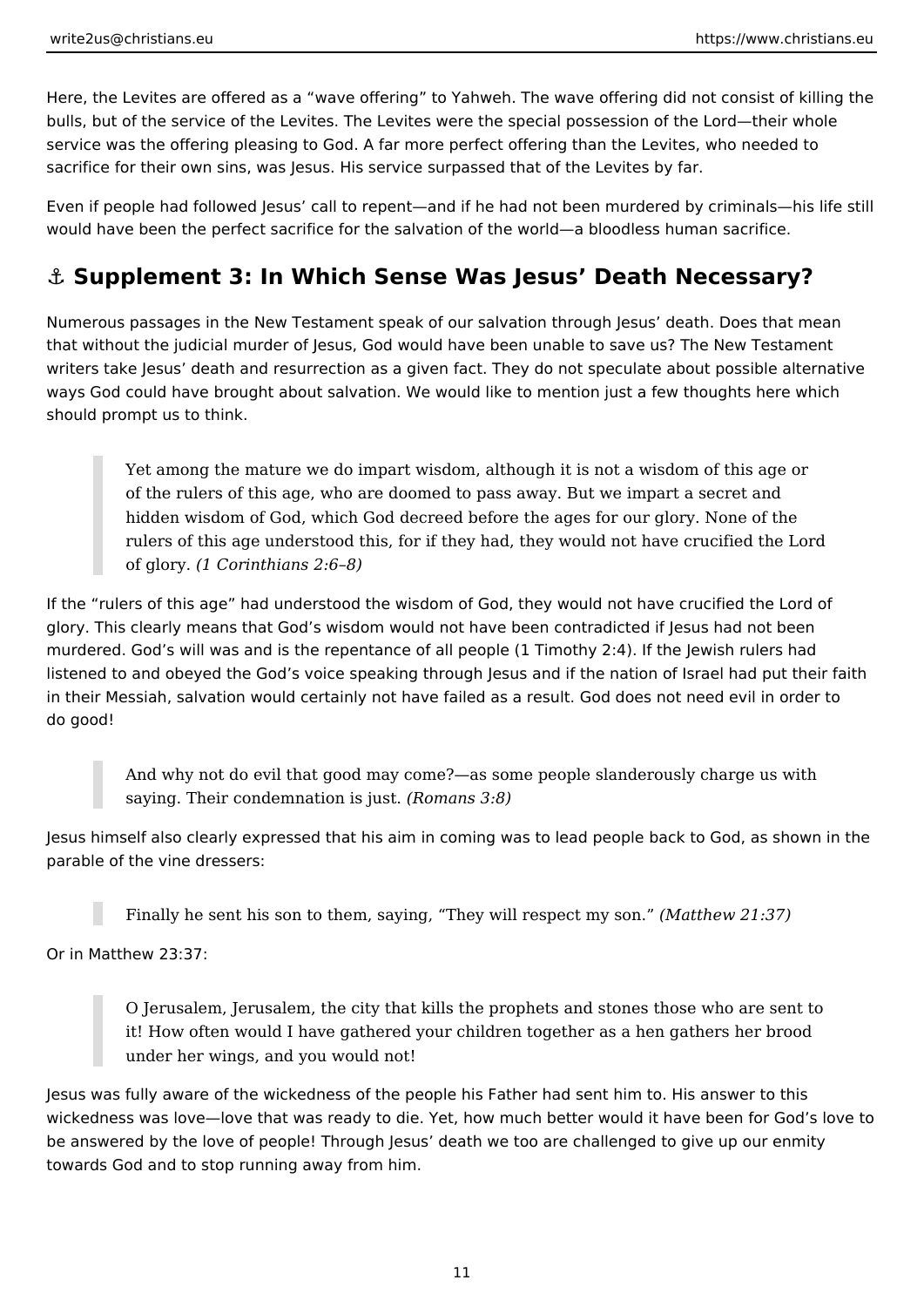Be reconciled to  $\mathcal{L}$   $\mathbb{C}$   $\mathbb{C}$   $\mathbb{C}$   $\mathbb{C}$   $\mathbb{C}$   $\mathbb{C}$   $\mathbb{C}$   $\mathbb{C}$   $\mathbb{C}$   $\mathbb{C}$   $\mathbb{C}$   $\mathbb{C}$   $\mathbb{C}$   $\mathbb{C}$   $\mathbb{C}$   $\mathbb{C}$   $\mathbb{C}$   $\mathbb{C}$   $\mathbb{C}$   $\mathbb{C}$   $\mathbb{C}$   $\mathbb{C$ 

<span id="page-11-0"></span>How then, are we to understand the following words of Jesus?

And he said to them, O foolish ones, and slow of heart to believe all th have spoken! Was it not necessary that the Christ should suffer these than into his glo $(\psi \& \& \& \& 24:25 \& 26)$ 

It was necessary for Jesus to suffer and enter into his glory. Not because he had appease God s wrath and pay the penalty for our sins. Jesus did not want to est world by force, but by service and devotion. When absolute goodness comes into in rebellion to God s goodness and evil people refuse to listen to the Good One, and violence. Jesus remained consistent in his love. That is why it was necessar suffering and death, for by doing so he overcame their hatred.

&and you killed the Author of life, whom God raised from the dead. To t witnesses.

But what God foretold by the mouth of all the prophets, that his Christ thus fulfilled. Repent therefore, and turn again, that your sins may be b times of refreshing may come from the presen( $\rho$ ectosf 3:11:15,158 d2 $\theta$ )

### &" 4 Jesus: The Victor

Jesus death only makes full sense in connection with his resurrection. His resu that Jesus was not one of numerous idealists who was ultimately defeated by ma resurrection is the divine confirmation that Jesus words and his claim to be the The resurrection demonstrates that death does not have the last word, but that J through his devotion to the point of death. He bore the wickedness of sinners an we experience freedom from sin.

And you, who were dead in your trespasses and the uncircumcision of  $y_1$ made alive together with him, having forgiven us all our trespasses, by handwrit[ing](#page-12-0) that stood against us with its legal demands. This he set as to the cross. He disarmed the rulers and authorities and put them to op triumphing over them  $(6$  ohiomssians 2:13 15)

But thanks be to God, who gives us the victory through our Lord Jesus ( Therefore, my beloved brothers, be steadfast, immovable, always aboun of the Lord, knowing that in the Lord your lab $\phi$ urCicsrimothiianns a 15:57 58)

Your Email\*